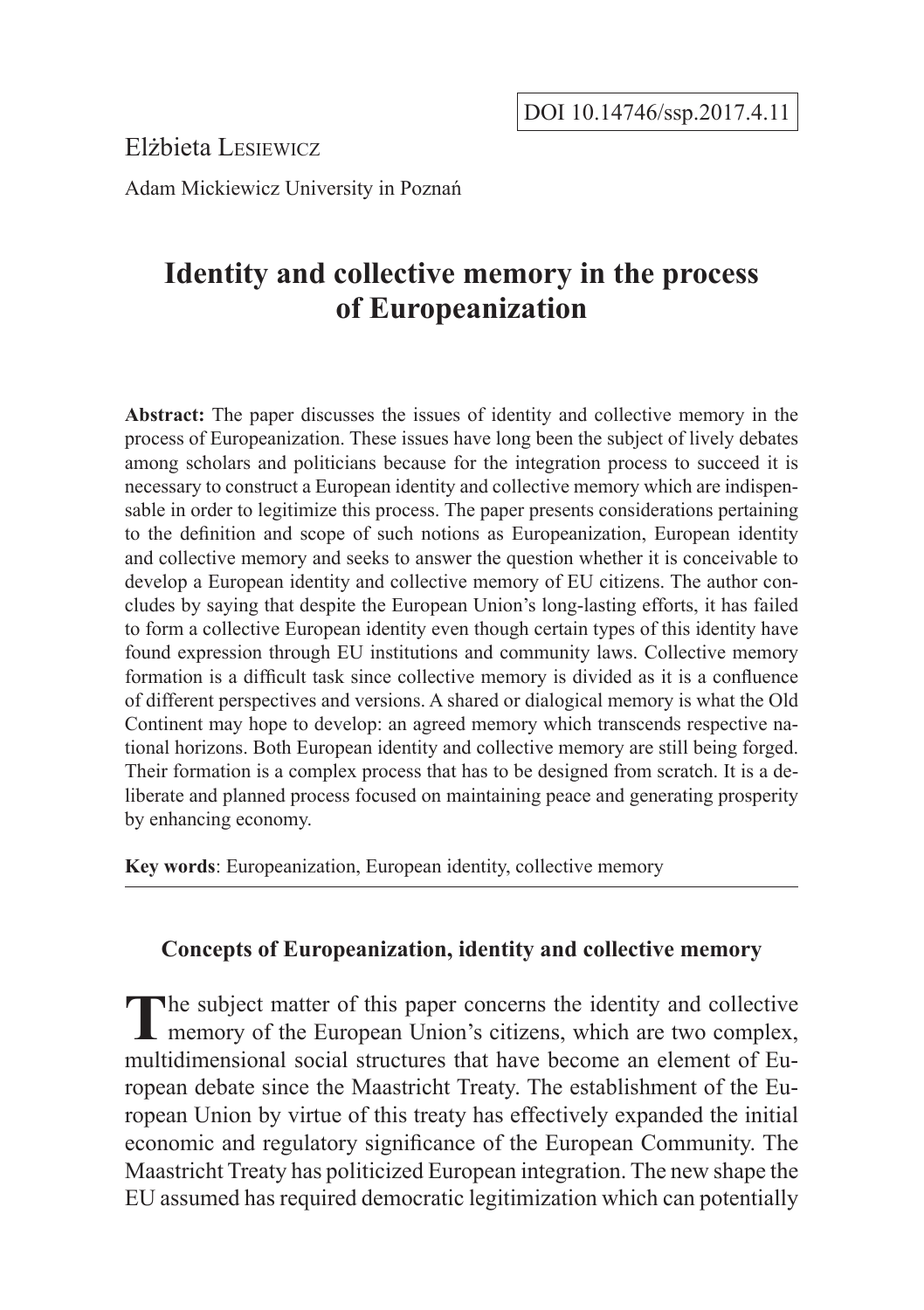be supported by the formation of a shared European identity and collective memory. Therefore, the following issues are crucial with reference to the need to define such notions as Europeanization, identity and collective memory and, then, to seek the answers to the following questions: (1) is it possible to develop the identity and collective memory of the European Union's citizens; (2) what are the premises to assume that this task can be successfully accomplished and what are the possible obstacles; and (3) is the EU capable of forging collective identity and collective memory?

The considerations herein are based on the prerequisite that identity and collective memory are dynamic phenomena and that social perceptions are transferred by means of communication between generations. This claim is rooted in the constructivist cognition model which assumes, among other things, that whereas facts and regularities are constructed, knowledge is socially produced (Zybertowicz, 1996). In the constructivist approach, European identity is treated as a joint European project, as erecting a common European home capable of accommodating a wide range of diversities. This is not to mean, however, that Europeanness understood in this manner is borderless. Europe is a process of constructing the community, it involves cooperation and, therefore, it has to be founded on an agreed, common body of principles, rights and values. The point is for these values not to exclude and potentially enable everybody to join this community (Jedlicka, 2012).

It is assumed within the framework of this research approach that states operate in the primarily social rather than financial environment, which provides a point of reference for their conceptualization of their own interests and identities. Constructivists assume that the norms, values and principles forged within the framework of European integration can change both the behavior and identity of its participants (Skolimowska, 2015, p. 111). I am aware of the many controversies this model of cognition raises, as noted by Ewa Thompson, who believes that the concept of "community identity and memory" should not be considered to be a purely constructivist notion. Her reasoning is based on the logocentric assumption that there are hierarchies of importance one can refer to in the course of discussion and that, without such hierarchies, the transformation projects of European identity and memory are at risk of suffering from numerous aberrations (Thompson, 2008).

The process of Europeanization has strong historical associations dating back to the beginnings of the European civilization, the cultural, religious and humanistic legacy of the Roman Empire, Greek culture and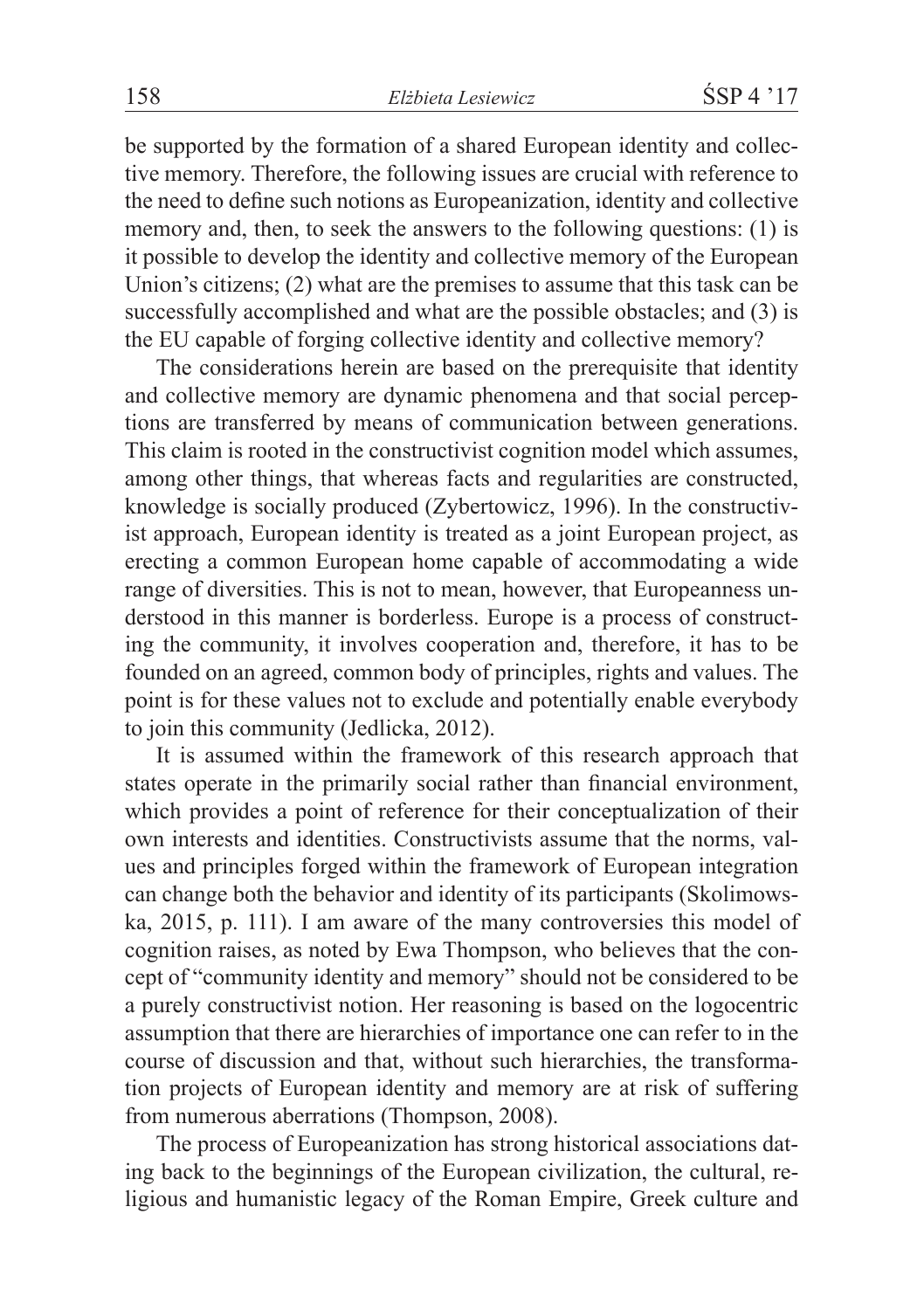the Enlightenment. Therefore, Europeanization is used both in a broader meaning, where it encompasses the entire continent, and in a narrower sense, where it is directly related to the EU. The considerations in this paper do not pertain to the whole of Europe or European civilization but concern the latter, narrower sense of Europeanization as the multidirectional process which is directly and inseparably related to the European Union.

The general meaning of Europeanization refers to the evolving, multifaceted process whereby European way of thinking, procedures and customs diffuse over time and space. Europeanization is bidirectional and occurs both from the bottom up, accounting for the transfer of competence to a supranational level, and from the top down, meaning that European institutions exert their influence on member states which accommodate this influence. These two vertical types of Europeanization are sometimes completed by an informal component of horizontal Europeanization, or the cross-loading of European principles and procedures, which occurs between member states as they communicate, watch and learn from one another. This horizontal process takes place outside any supranational institutions, which is the reason why it is named indirect Europeanization (Burgoński, 2012, pp. 145–146; Riedel, 2015, p. 59).

Europeanization is typically studied in the political, legislative, institutional-and-administrative, economic-and-geopolitical, geographic and sociological dimensions. The considerations herein focus on the latter, and concern societies and citizens, analyzing the matters of the adaptation and evolution of the identity and culture of EU citizens in the process of European integration. Therefore, they take the most recent, sociological approach to Europeanization and focus on the voluntary and automatic adaptation processes of social nature, rather than on mandatory formal changes.

In sociological terms, Europeanization means the outcome of European integration whereby the collective entity adopts community principles, values and lifestyle. It is also related to the promotion and propagation of European identity (Wach, 2011) which, for the purpose of these considerations, is defined as collective identity and signifies the consent of a specific group of people to accept a fundamental and consequential similarity that causes them to feel solidarity amongst themselves (Fliegstein, 2009, pp. 134–136). Understood in this manner, the sense of collective identity is socially constructed, emerging as the intentional or unintentional consequences of social interactions. The way a given group perceives itself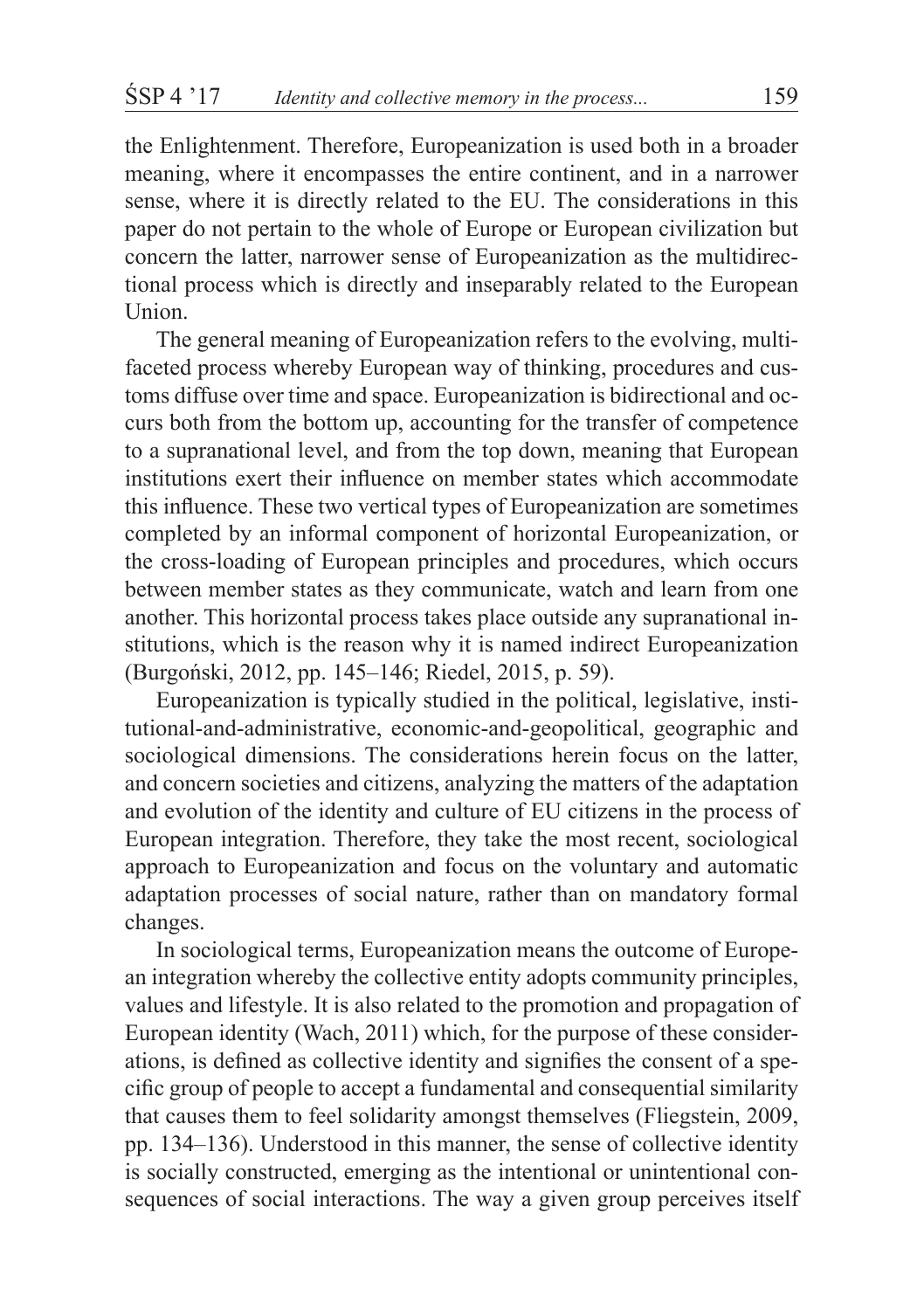and its members determines the external image of this group as a community and facilitates its identification by others. Consequently, collective identity is defined both from the inside and by commonly shared external opinions (Makowska, 2015, p. 225).

Professor Zdzisław Mach notes that identity is not an attributed, permanent feature that characterizes an individual or group, but a sequence of mutually related changes; identity is constantly being forged. In other words, identity is approached as a continuous process of identification, construction, reconstruction and manifestation in operation. "By this token, identity is a dynamic, processual and contextual phenomenon" (Mach, 1993, p. 5).

Eisenstadt and Giesen also write that collective identity is a phenomenon emerging in the course of social interactions rather than a phenomenon of natural origin (Eisenstadt, Giesen, 1995, pp. 74–77). Developing identities means identifying with the opinions and characteristic features of a certain group of people, which results in the selection or exclusion of certain elements in the process of distinguishing oneself from others. This is of particular importance in these social groups where the power of loyalty is related to their shared origin or legacy dating a long way back in history (Lipiński, 2012, p. 44).

Collective memory is the fundamental element allowing identity formation. Identities express the sense of continuity in time and space, and they are a product of memorization processes. On the other hand, what is memorized follows from the specific features of a given identity (Gillis, 1994, p. 3; Misztal, 2003, p. 135).

Collective memory is far from being a unanimous concept, therefore the definition by Halbwachs is used here, who approached collective memory as a pool of recollections that are reconstructed in the spatialtemporal context, in the circumstances a given society is experiencing, where this society is interfering with how memory operates (Halbwachs, 2008, p. 423). Academic discourse reflects the prevailing approach to memory, which is as changeable as the environment where it operates and the reactions that occur in this environment. Memory is a dynamic process where an active role is played by the subjects who create and maintain this memory (Assmann, 2008; Wolff-Powęska, 2011; Saryusz-Wolska, 2009). According to Szacka, memory has the following functions: it conveys the values and desirable behavior models; legitimizes power; contributes to the sense of collective identity; and sustains the presence of ancestors, fate and symbols over time (Szacka, 2006, pp. 405–427).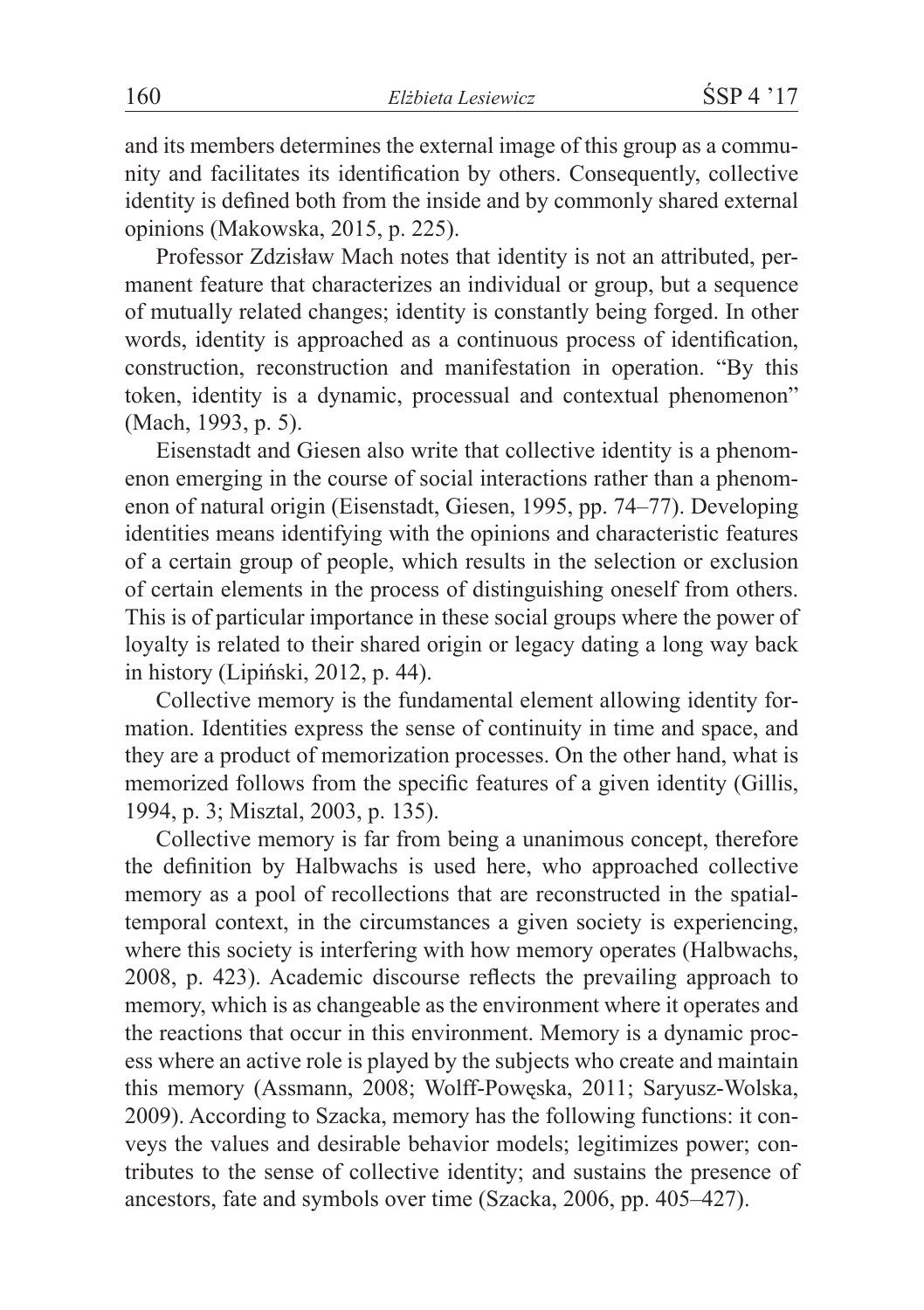Memory stands for the ability to store information, allowing people to recall and update the experience and facts which are apparently outdated. Therefore, the past should not be understood only as a source of memories that are produced in the present and can shape future activities of individuals, because how people remember and interpret past events, information and participants of events depends on their current circumstances. Recollections people generate operate within the framework of specific historical, anthropological, socio-political and cultural contexts, therefore changing over time. They are shaped by the contemporary ideologies, value systems and conflicts (Szpociński, 2003, p. 19). "In other words, the community, politics and social context have an influence on how we remember the past. These preferences allow us, or even authorize us, to neglect, transform and reorganize memories which we do without reflecting too much. When we, or our world, change, our memories are revised to fit the new circumstances" (Ziębińska-Witek, 2010, p. 147).

### **Europeanization in the context of identity and collective memory**

As the project of European integration sprung up after World War II among European elites, who recalled the tragic experience of the two world wars, the concept of European identity formation emerged. Initially, the issue of a common European identity was not of interest to the EC's founding fathers and then of EU institutions. That was the time when the theory of neofunctionalism was implemented with its main assumption that "Europe should be united primarily by economic means and in order to attain economic objectives" (Dudek, 2008, p. 83; Kaczmarczyk, 2011, pp. 25–39).

As time went by, however, it became necessary to strengthen European identity to counterbalance the legitimization weakness of the European project. Creating European identity, based on common references to the past, was approached as an inevitable outcome of the communication process between nations, which is inspired by integration in other fields. Attention was given to the elements that could potentially become part of collective memory thereby making it possible to overcome strong animosity between specific states and parts of Europe. This particularly concerned the identity constructed on the basis of remembrance about the past, the legitimization of different objects and events related to the maintenance of power relations, political construction of the knowledge about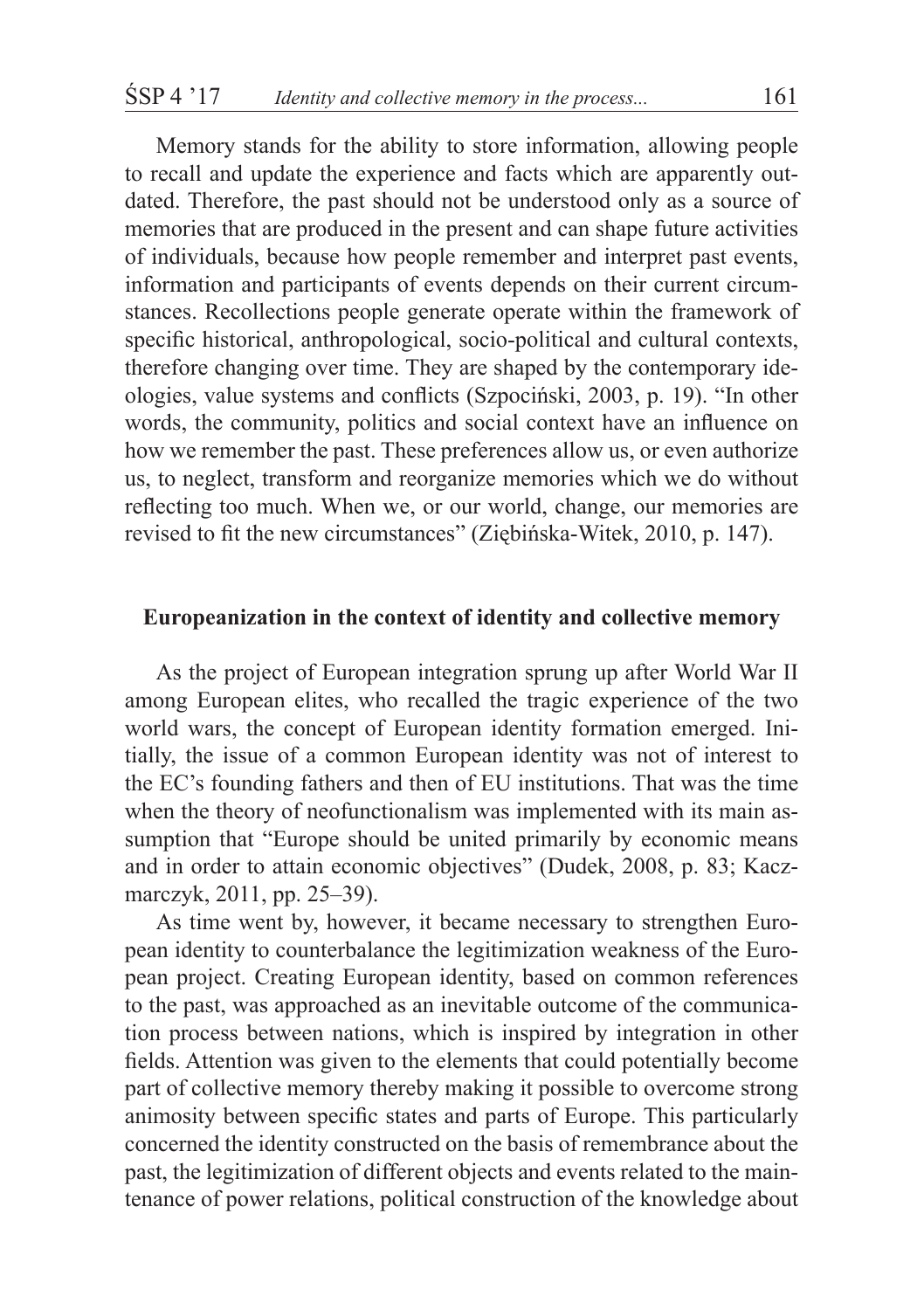the past and, last but not least, resolving the issues of nondemocratic regimes and infringement of human rights.

It is worth noting, however, that as the process of European integration advanced and new members joined the European Community, European political institutions began to attribute greater importance to the need of defining European collective identity. Initially, there appeared declarations pertaining to common values and convictions whereas the notion "European identity" was derogatory, which resulted from fears of losing national identities. These circumstances were not conducive to implementing institutional activities in this field. Founding the European integration project solely on the joint economy and EU politics was not sufficient for a European identity to form, therefore certain steps had to be taken (Konieczna, 2016, p. 27).

The term "European identity" was first mentioned in 1973, at the European summit in Copenhagen, and it referred to the common internal interests, legacies and traditions of the nine EC members at the time, while taking into account the "dynamic nature of European unification." Due to quantitative and qualitative changes in the European Union, a far-reaching diversity of political culture, traditions and customs was introduced (Cichocki, 2012, p. 1).

In 1984, the declaration on the need to strengthen European identity was adopted in Fontainebleau. The Committee for a People's Europe – known as the *Adonnino Committee – was then established. It concentrated on strengthening the EC's identity and developing the mechanisms of promoting the positive perception of integration among the citizens of member states. The policy on European identity changed following the introduction of "European citizenship" by the Maastricht Treaty, which endeavored to create a common EU identity by means of institutionalizing European citizenship* (Konieczna, 2016, pp. 27–37). A number of other EU treaties and documents also referred to this matter. The EU's treaties and the Charter of Fundamental Rights are the most significant and unambiguous sources of the "envisaged" European identity. On account of their legally binding status, these documents can be treated as the agreed building blocks of European identity. The Preamble to the Lisbon Treaty provides the most overt declaration of the fundamental principles laying the foundations for the "envisaged" European identity. The currently binding Lisbon Treaty provides the foundation for the current endeavors to form a European identity. According to the Treaty, European identity is founded on the principles of "freedom, democracy, equality, the rule of law and re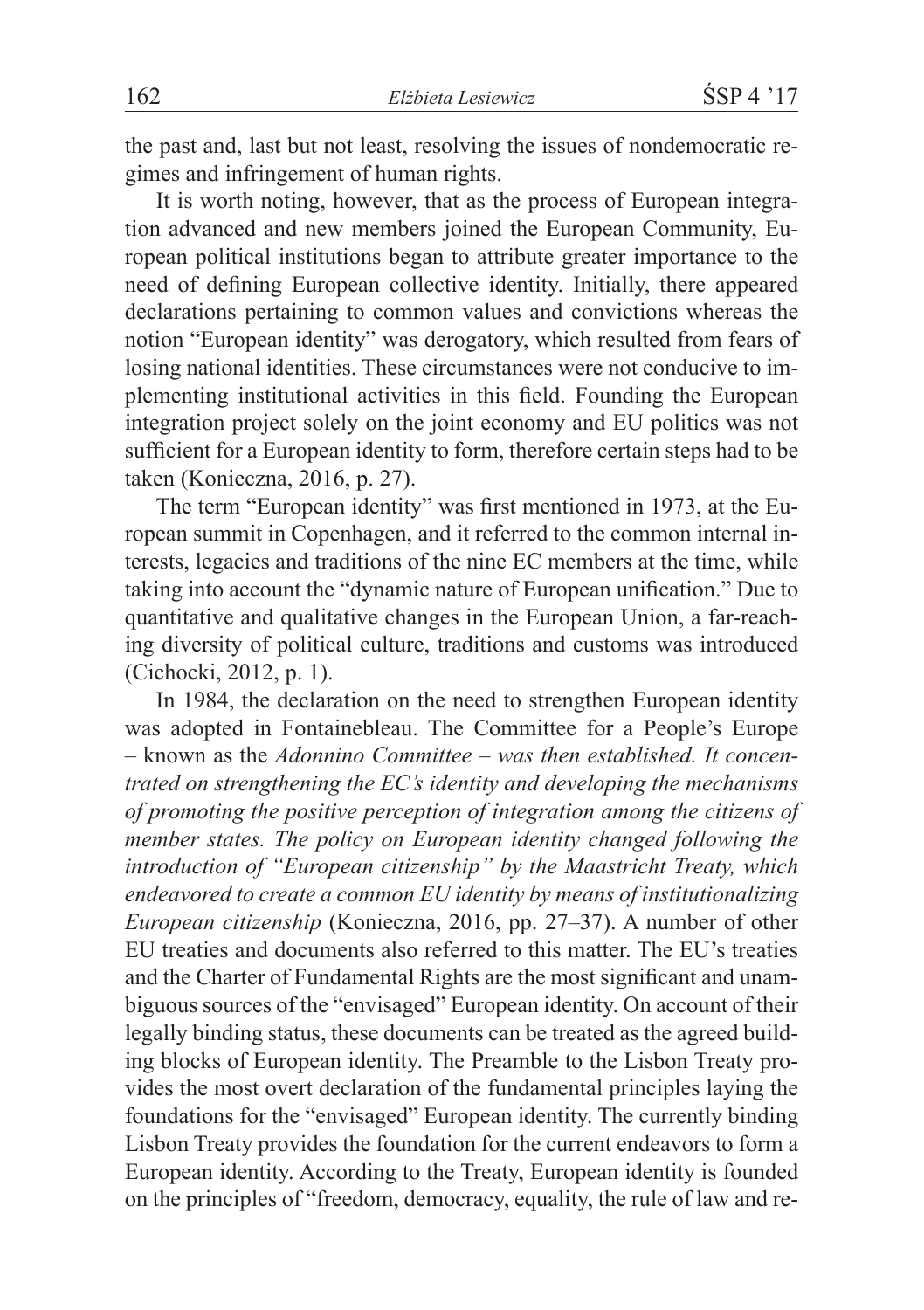spect for human rights" (*Treaty of Lisbon*, 2007). The fundamental values of "rights of the human person, freedom, democracy, equality and the rule of law" are defined as being inviolable and inalienable (*Treaty of Lisbon*, 2007). The Charter of Fundamental Rights stipulates that the Union is founded on the indivisible, universal values of human dignity, freedom, equality and solidarity; it is based on the principles of democracy and the rule of law. The Charter places the individual at the heart of its activities by establishing the citizenship of the Union and by creating an area of freedom, security and justice (Charter of the Fundamental Rights of the European Union). The characteristics of the European identity listed in the Charter resemble those in the Preamble to the Lisbon Treaty.

In the opinion of Smith, it would be possible to implement the European project and build Europe on the basis of collective identity if Europeans developed a collective memory, recollections, traditions and symbols reminiscent of those nation-states have (Smith, 1991, p. 152). Memory is among the key factors of community formation in relation to family, language, nation, religion and territory. This is the collective memory discussed in the below sections.

Memory is the fundamental element of what has recently been named identity. Leggewie asks such questions as: "Does Europe need a common memory at all? Is it not rather values or interests or external dangers that hold the unified Europe together? Conversely: can groups and communities in a modern society function without a common memory? The classical European nations have refuted that and found that in order to be able to act in solidarity within set boundaries, one needs a supply of shared memories" (Leggewie, 2006).

The concept of collective European memory is relatively young and, since its very beginning, it was approached as a project that should be implemented and as a reality to be reconstructed by referring to social, cultural, historical, political, moral and economic categories. Public discourse frequently referred to mythical and symbolic arguments, historico-cultural community, common legacy, that is the elements that are typically associated with the origin of modern nations (Szwed, 2005, pp. 310–344).

As a consequence, the policy of the European Union is largely focused on "collective memory" formation. We are dealing with the Europeanization of culture and symbolization of public space which strengthens the sense of homeliness and the awareness of shared European spiritual and intellectual legacy. The policy towards the past has an important func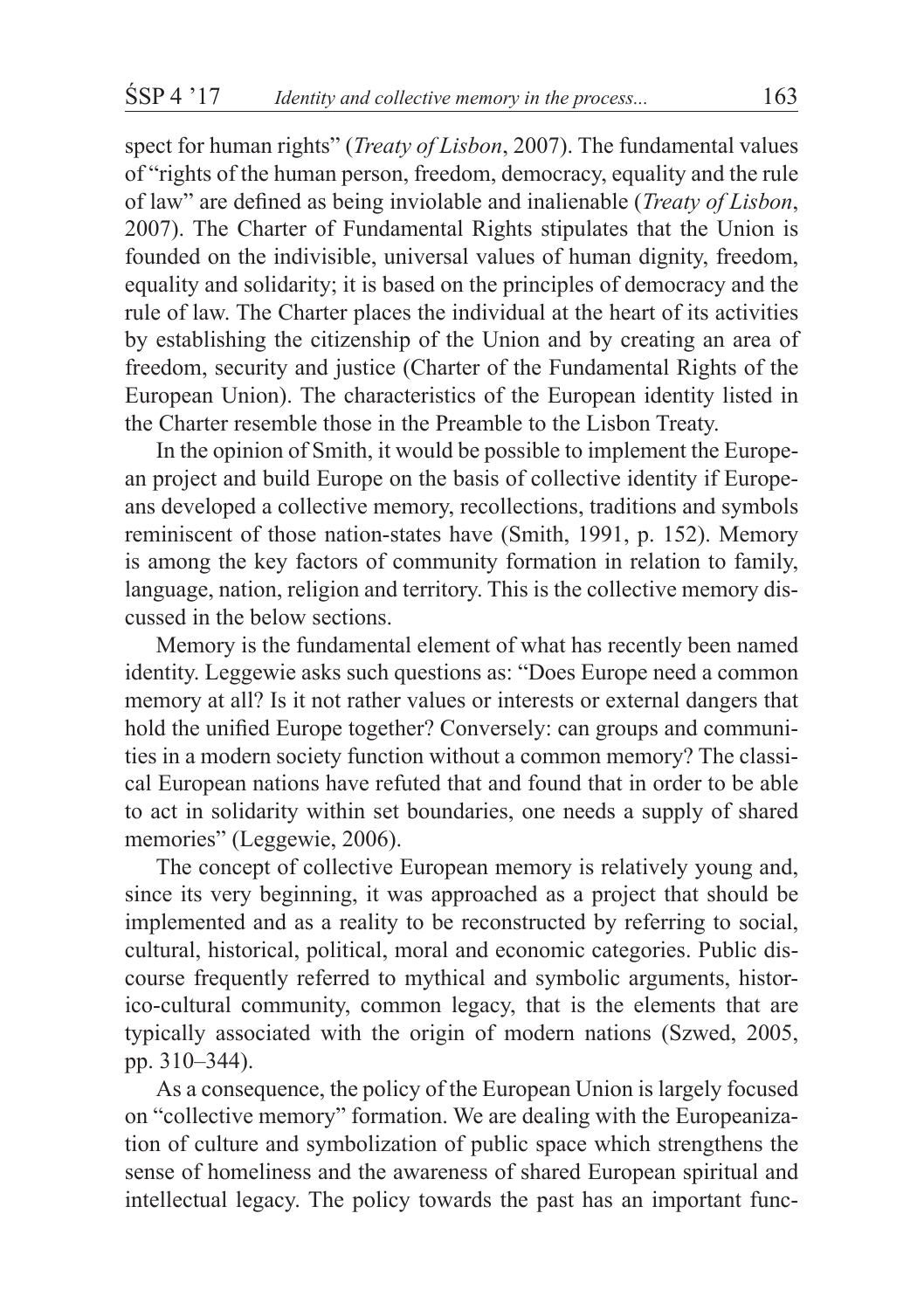tion forming identity and legitimizing authority. Myths, symbols, martyrdom, heroism and oppression should provide elements that will integrate a community in time and space. Recollections, myths and the like are conveyed to a large extent by the memory policy, which encompasses both tangible (historic monuments) and intangible symbols (rituals). There is a wide catalogue of activities performed for this purpose, such as exhibitions, conferences, seminars and movies. Educational policy is among key elements of memory policy since teaching history, emphasizing historical facts and retrospections contribute to identity formation (Closa Montero, 2010).

Aleida Assmann notes that institutions, associations, states and nations produce memory using symbols thereby creating a kind of their own identity (Assmann, 2006). National myths embody such collections of symbolic images shared by the residents of a region or state. Such myths may both be rooted in the past and refer to the future.

Consequently, politicians and intellectuals began to promote the idea of the "memory of the Holocaust" as the founding myth of the European Union. The Holocaust has become a crucial benchmark for universal values, human rights, tolerance and protection of minorities. The memory of the Holocaust is to provide Europeans with a common identity. This envisaged community may also mean Europe as a shared memory and a legacy of traumatic history. Since 2005, one of the conditions for candidate countries to the European Union has been to acknowledge the memory of the Holocaust (Assmann, 2010, pp. 36–49).

The discussion on the special place the Holocaust held in the European culture of remembrance witnessed a flashpoint when the Cold War ended, and Eastern Europeans demanded that their collective memory and dramatic history be respected and the memory of communist regimes be included in the European history of freedom (Droit, 2009).

According to Assmann, the only hope to bring a divided Europe together and make its memory into an integrating and collective culture of remembrance is provided by dialogic remembering. She understands dialogic memory as the policy of two or more states that share a common policy of violence, acknowledge each other's participation in the traumatic history of the other party and empathically integrate its suffering into its own tradition. Assmann notes that a united Europe does not need a uniform picture of European history but an agreed picture; the point is not a uniform meta-narration but the dialogic references and mutually communicating the national memory images. Dialogic memory is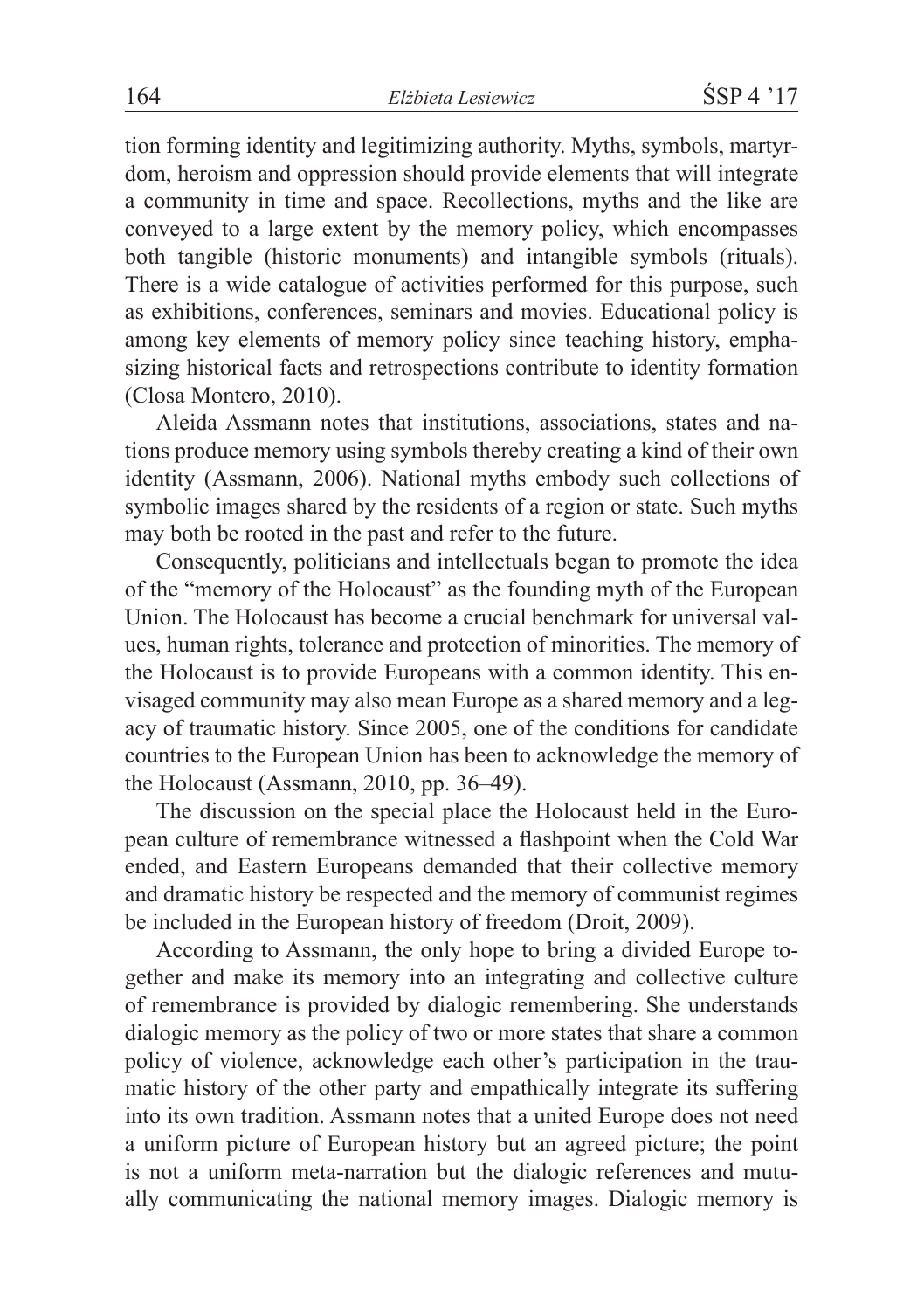anchored in national memory but, thanks to a transnational perspective, it goes beyond the national horizon. European memory should become a collective value belonging to everybody. Europe has a collective future, therefore it should also have a collective memory (Assmann, 2010, pp. 40–49).

Wolff-Powęska notes that the European Union is founded on the pillars of freedom, democracy and respect for human rights, therefore European memory should accommodate both the experience of Nazi totalitarianism and communism. The lack of shared European historical awareness is among the main hindrances on the path to developing the sense of belonging to the European community. Nevertheless, Europe can never have a homogeneous memory. European identity will not be created by an enforced memory (Wolff-Powęska, 2012).

The opponents of the negative foundation myth associated with the war and genocide suggested that the Treaties of Rome would have been a better foundation myth as the fundamental EU documents and the symbol of positive triumph over adversities.

Claus Leggewie proposes to convert the memory that divides Europe at present into a shared memory. If a collective memory is to mean an identical opinion about the past, it is certain that such a uniform outlook will never be developed in Europe. Collective European memory cannot result from an identical view of the past. Even individual states have been unable to develop such a united outlook (Leggewie, 2011).

Jürgen Habermas, in turn, promotes European civil society. He even goes as far as suggesting that the arbitrarily defined "peoples" be transformed into the "nations of citizens," that is a new form of social integration, other than nation-state – the nation of citizens which is founded on stimulating myths and emotional symbolism. For such a scenario to succeed the conventional concept of "closed statehood" would have to be renounced and the common good, founded on the agreed objectives and values, would have to be accepted (Habermas, 2005, pp. 552–553).

The respective histories of European nations are so closely interrelated that each of them is a component of a greater whole. A number of individuals, events and processes form a shared legacy of many nations, sometimes of all of them. These shared components of memory, however, are very often perceived in opposite ways. The heroes of one nation are cursed by another nation. What is celebrated as a victory in one place is bemoaned as a defeat in another. One party talks about illegitimate displacements, the other one about the implementation of international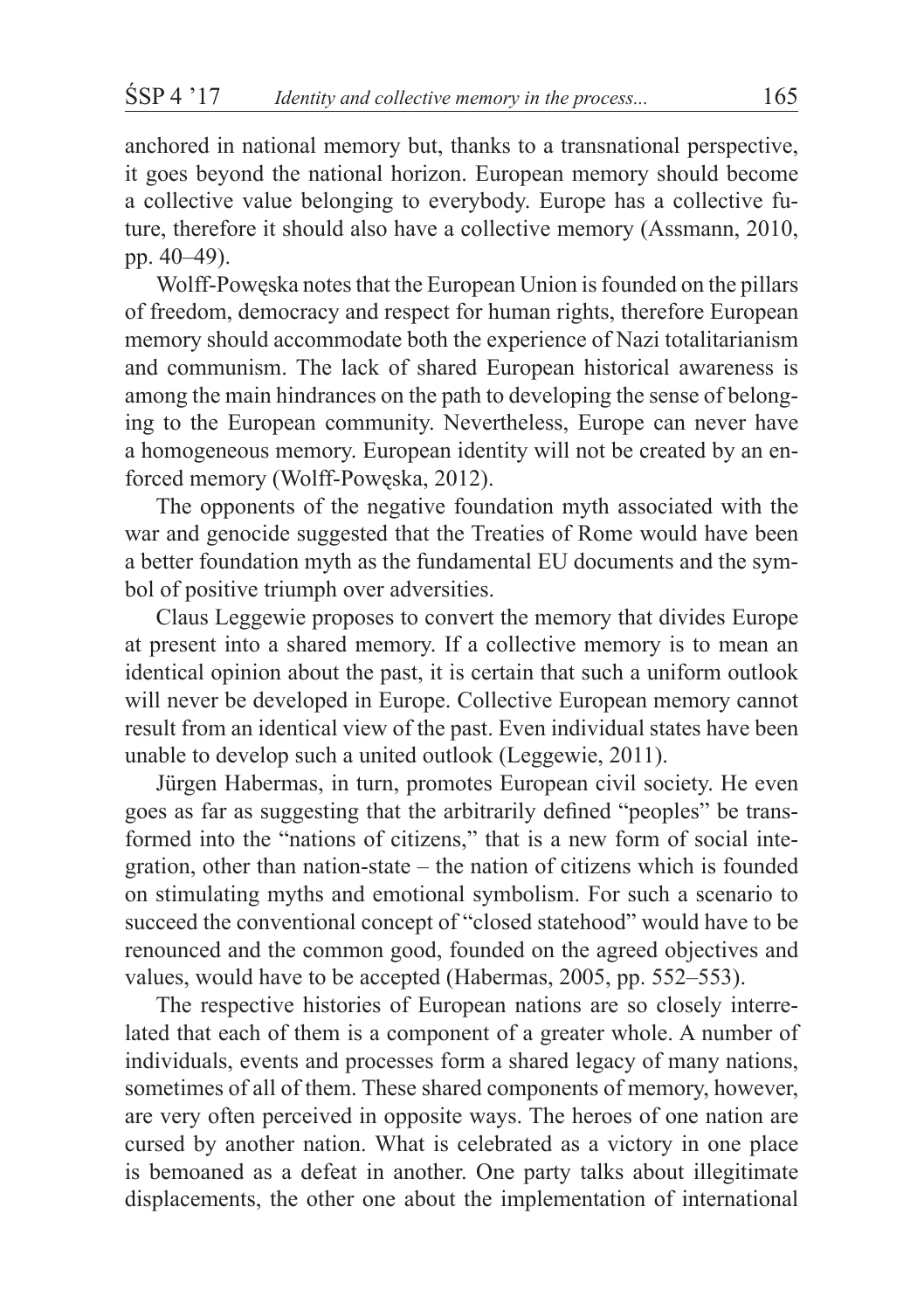resolutions. The conflicts of remembrance may also be, and frequently are, instrumentalized by the forces trying to utilize them to justify their financial or symbolic claims or, more dangerously, to unify their own national memory and impose its certain form on citizens. In such circumstances, an external conflict over memory is intended to stifle the internal conflict by means of creating an external enemy that has to be opposed with strength, unity and readiness to fight (Pomian, 2008, pp. 4–11).

The European bonds and collective memory are to be enhanced by educational systems, among other things. There were thousands of bottom-up educational projects gradually promoting Europeanization under the auspices of UNESCO, the European Council and other supranational and transnational organizations. They encompassed tutelary networks and groups, teacher unions and associations (EUROCLIO),<sup>1</sup> and publishers of handbooks and teaching materials. All these initiatives influenced the national government policies and decision-making processes concerning the Europeanization of educational ideas and content (Beck, Grande, 2009, pp. 181–187). The activities launched by these organizations respected the educational traditions of respective member states while aiming at enhancing international friendship and collaboration by means of the mutual approximation of their educational systems and the dissemination of new educational ideas. The objective was to enhance international collaboration, support integration processes in Europe and, in particular, to promote the awareness of shared European cultural heritage. Historical education was significantly influenced by the European unification trends. The Europeanization of educational systems has brought about important outcomes. Suzanne Popp has analyzed history textbooks in 27 EU countries. Starting in 2004, she examined historical paintings and pictures illustrating the textbooks. Although she was aware that the textbooks primarily reflected respective national narrations, she also noticed some supranational trends in choosing historical illustrations. She identified a group of about fifteen historical paintings and historical photographs in history textbooks which are shown more often than average.<sup>2</sup>

<sup>&</sup>lt;sup>1</sup> The European Association of History Educators was established in 1992 on request of the Council of Europe. EUROCLIO is an international NGO actively coordinating numerous innovations and progress in historical education.

<sup>&</sup>lt;sup>2</sup> 1. "Declaration of Independence" by John Trumbull (1756–1843); 2. "Tennis Court Oath" [20 June 1789] by Jacques-Louis David; 3. "The Third of May 1808" by Francisco Goya; 4. "The Congress of Vienna" by Jean-Baptiste Isabey; 5. "The Massacre at Chios" by Eugene Delacroix or "Greece on the Ruins of Missolonghi" by the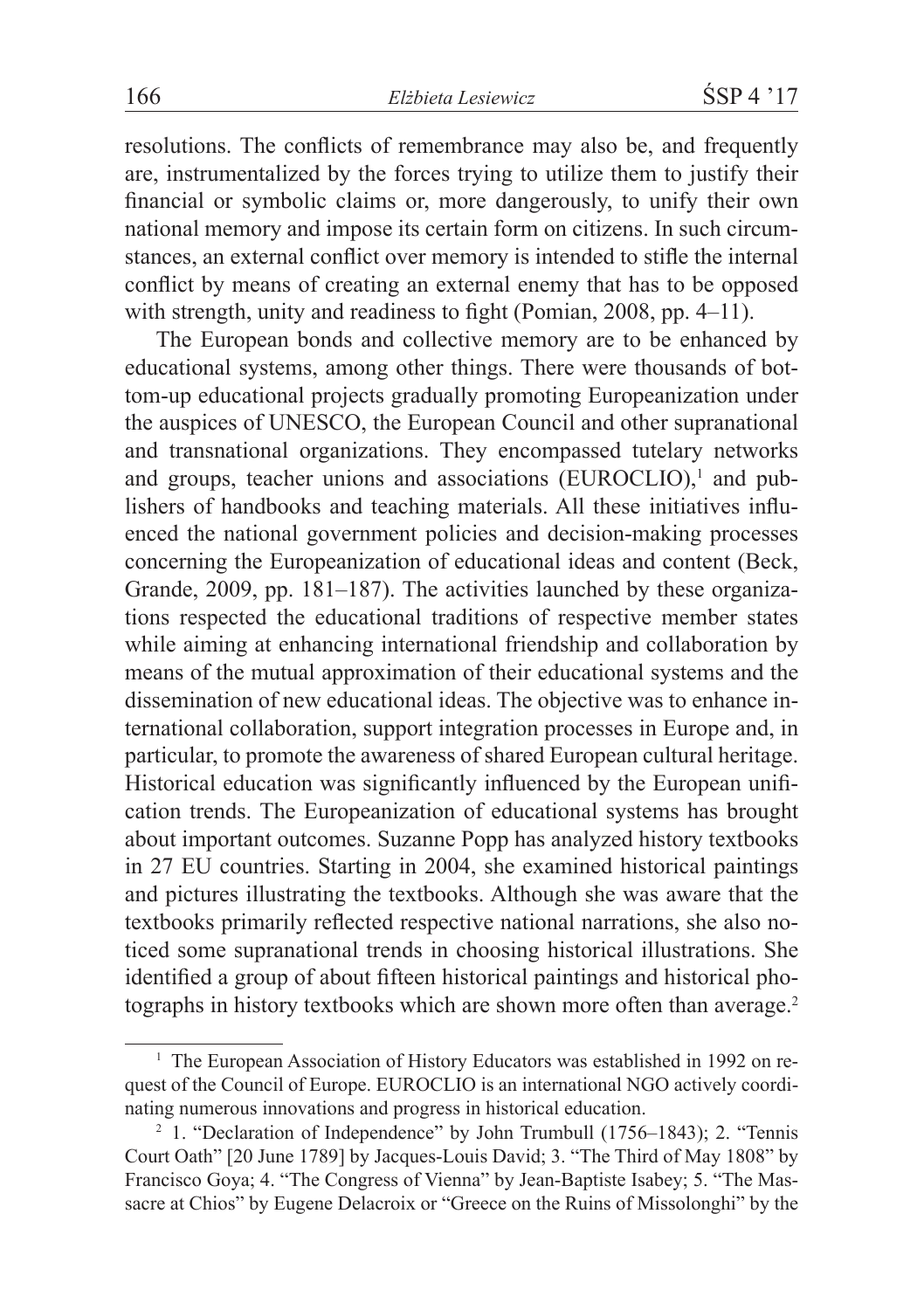Textbook authors all around Europe must have ascribed an outstanding historical symbolic power to these images and considered them particularly suitable for collective identity formation. Their choice was in no way influenced by the authorities and was not controlled in any way. It allowed a collective European image of history to be promoted and European history could be presented not separately, or as an annex to a distinct national history, but was integrated into the national and regional identities and history (Popp, 2010).

The purpose of many organizations committed to the promotion of Europeanization is to negotiate and implement such a European perception of history that allows the bellicose past to transform into the future of neighbors. These endeavors produced the first textbook about the history of Europe which was introduced in ten EEC countries in 1992. It was an unquestionable achievement of West European historians and history educators. It meant their ability to overcome the national perspectives on history, long-standing stereotypes and prejudices in order to present a unified picture of the history of Western Europe.

The European Commission initiated the White Paper on Education and Training which presented the future prospects of education, including historical education (*White Paper* on *Education and Training* – Teaching and Learning – Towards the Learning Society, 1995). On December 12, 2006, the European Parliament and the Council adopted the "Europe for Citizens" program for 2007–2013, which establishes the legislative framework to support an extensive range of organizations and activities promoting the "active European citizenship." The supranational objective of the program is to bring together members of local communities from all over Europe in order to exchange experiences, opinions and values; learn lessons from history and build the future (Europe for Citizens, 2008).

In 2007, the German Minister of Education, Annette Schavan, proposed to write a common history textbook. The majority of member states

same artist; 6. "Liberty leading the People" by E. Delacroix; 7. "The Proclamation of the German Empire at Versailles" by Anton Alexander von Werner; 8. "Congress of Berlin" by A. A. von Werner; 9. "The Signing of Peace in the Hall of Mirrors, Versailles" by William Orpen; 10. "Lenin speaking to Red Army recruits" [20 May 1920] (photograph) or "Lenin in the Bolshevist headquarters in October 1917" by Wladimir A. Serow; 11. "Guernica" [Bombing of the town of Guernica on 26 April 1937] by Pablo Picasso; 12. "Yalta Conference, 4–11 February 1945" (photograph, different versions); 13. "Raising a flag over the Reichstag" by Jewgeni Chaldej (photograph, different versions); 14. "Fall of the Berlin Wall, opening on the night of 9 November 1989" (photograph, different versions).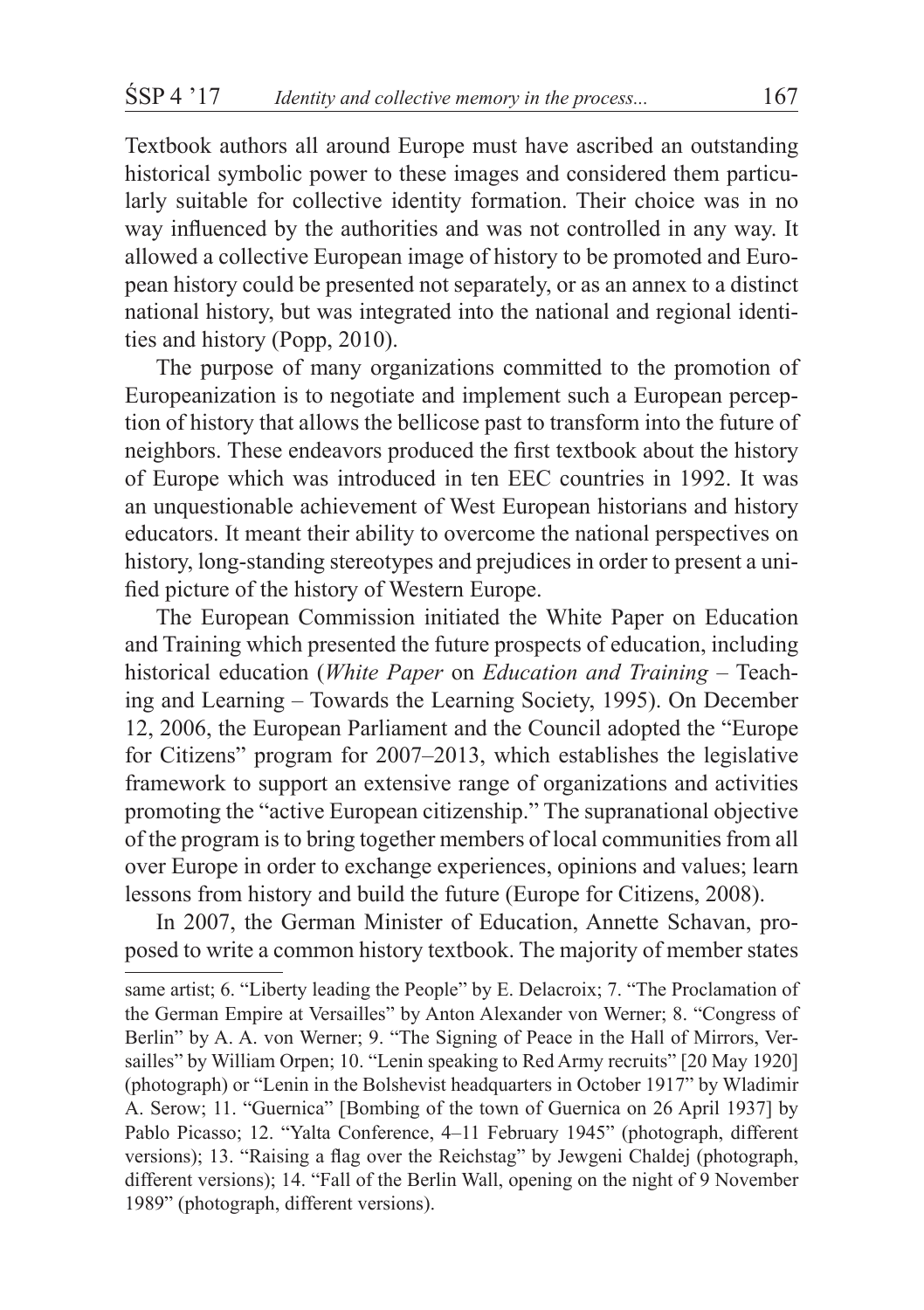gave "informal" support to this educational innovation. Only Polish and Dutch ministers expressed a different opinion. The idea of the common history textbook returned in Istanbul on May 4, at the 22nd *session* of the Standing *Conference of Ministers of Education of the Council of Europe. Talks were held on numerous topics, including the history textbook that had already been written by 35 authors. The final declaration obliged the respective ministers of education to promote this textbook. Poland was the only country to refuse to sign the declaration. The textbook authors chose five historical events: the Spring of Nations in 1848, the period from* 1912–1913, 1919 and the Versailles Conference, 1945 and the Conference in Yalta and Potsdam, and 1989. The team of authors also included a Pole, W. Borodziej, who wrote the chapter on Yalta as seen from the Polish perspective. The concept of the common textbook stirred vivid discussions in many countries. Polish right-wing politicians did not support this idea, but a number of Polish intellectuals saw the need for such a textbook (Fedyszak-Radziejowska, 2007). Professor Zdzisław Mach believes that the process of designing such a textbook could help revise a one-sided approach to some facts and eliminate white spots. In his opinion, if the European Union is to function as a socio-cultural community and the European identity is to be formed, collective historical education seems indispensable (*Prof. Mach*, 2007).

Numerous intellectuals stress that Europe should accommodate its diverse tales. A multitude of different interpretations is inescapable. Yet in order not to slip into utter arbitrariness, a specific European dimension needs to be pursued by applying a constructivist approach. Gerhard Haupt opts for a comparative method to be employed when writing European history as it allows one to transcend national frameworks and place a given problem in at least two different contexts. Historians employ this method to describe different phenomena and compare them in terms of differences and similarities. The comparative method has its incontestable advantages allowing the stereotypes of national historiographies to be overcome thereby showing familiar phenomena from new perspectives (Haupt, 2004). This method was applied during the "Polish-German Memorial Sites" project that has been carried out since 2006. Nations live in the network of bilateral and multilateral relations, therefore collective memory has to account for the history of their mutual influences as well (Hahn, 2010, pp. 31–35). Hannes Siegrist notes that instead of pursuing the homogenization, or even harmonization of European history, education and coherence of the tale should be emphasized. According to the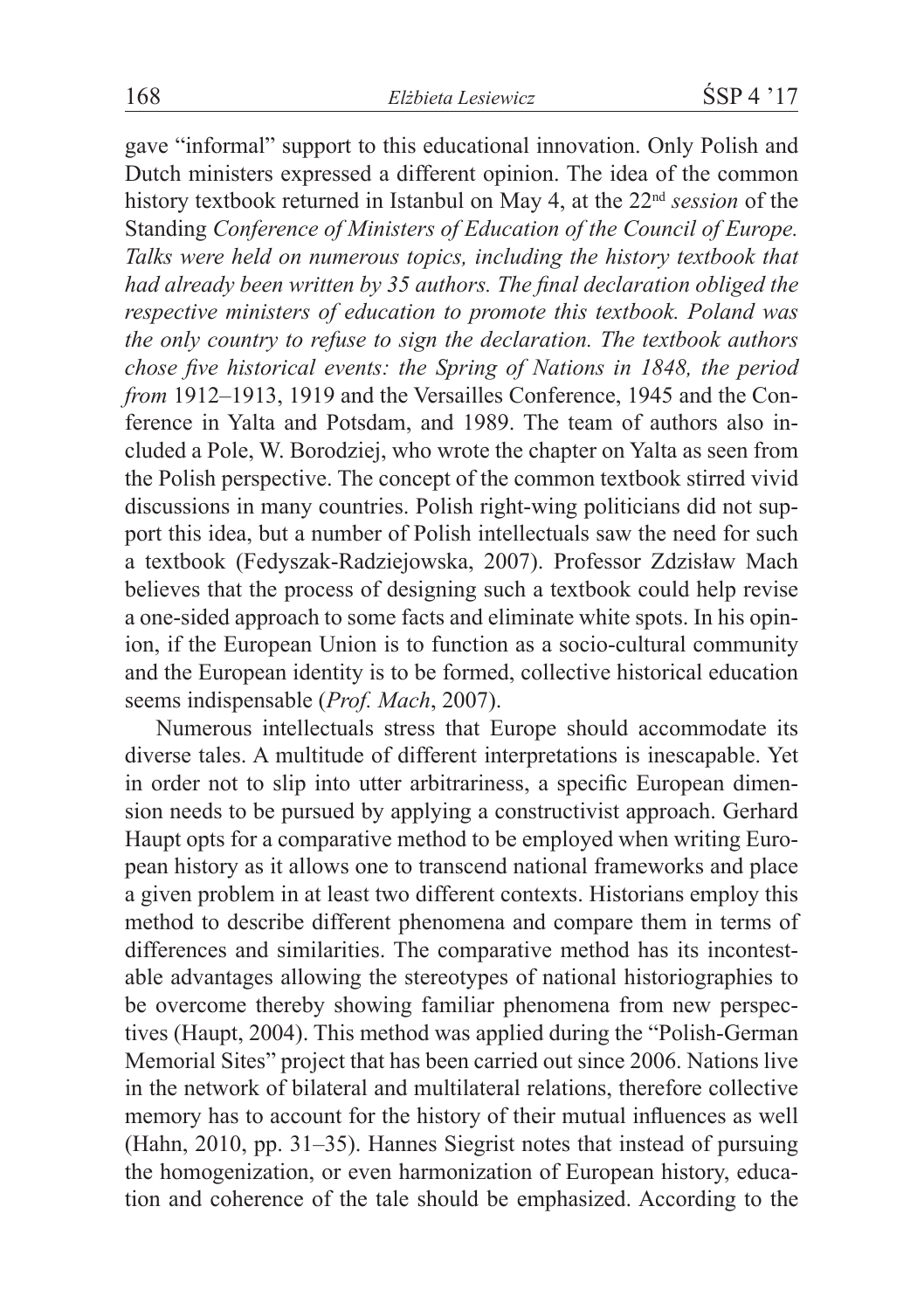principle of cosmopolitic integration, multitude is not a problem but the solution. You are a European because you admit to having many different identities. This concept somewhat relieves the EU from the requirement to forge unity and sees the power of Europe in its ability to acknowledge internal differences (Siegrist, Petri, 2004). Therefore, the purpose of the proponents of European identity formation should entail developing such a model that encourages and protects the diversity of individual European states and societies instead of imposing cultural unification.

Karl W. Deutsch was right to note that identity issues come to the fore at times of crises and escalating threats (Deutsch, 1968). The process of European identity formation was considerably influenced by the crises that have shaken the EU. They released numerous forces which exerted an adverse impact on the European identity diminishing its significance. The conceivability of forming a European identity was undermined becoming particularly visible in the context of the difficulties related to the ratification of the Maastricht Treaty, which translated into the extent of civil support the Treaty enjoyed that became apparent soon after it was adopted (Eichenberg, Dalton, 2007). The combination of factors conducive to crises, starting with the aftermath of the global financial crisis and the European indebtedness crisis which ensued as its consequence, the crisis of the eurozone and the migration crisis, all pose a considerable challenge to European unity and solidarity, as evidenced by the intensifying national movements expressing their discontent and opposition against the European Union (Rudnicki, 2016 ).

Summing up, it may be said that the concept of forming a collective European identity sprung up at the beginning of the European integration project after WW II among the European elite which remembered the tragic experience of the two world wars. The EU's founders assumed that European identity would be the product of European integration. It was, and still is, supposed to legitimize the establishment of the European Union. It started as a project to be implemented over time, which it remains to this day. According to Zygmunt Bauman, we perceive identity as something to be created rather that discovered; as the object of our endeavors rather than the target we should accomplish; as something we need to put together using different components or select from the available wholes (Bauman, 2007, p. 18). Taking this approach, European identity formation seems to be a complex process, but a deliberate and planned one. European identity has always been a certain concept which has been pursued because it is believed to bring concrete outcomes. However, the predomi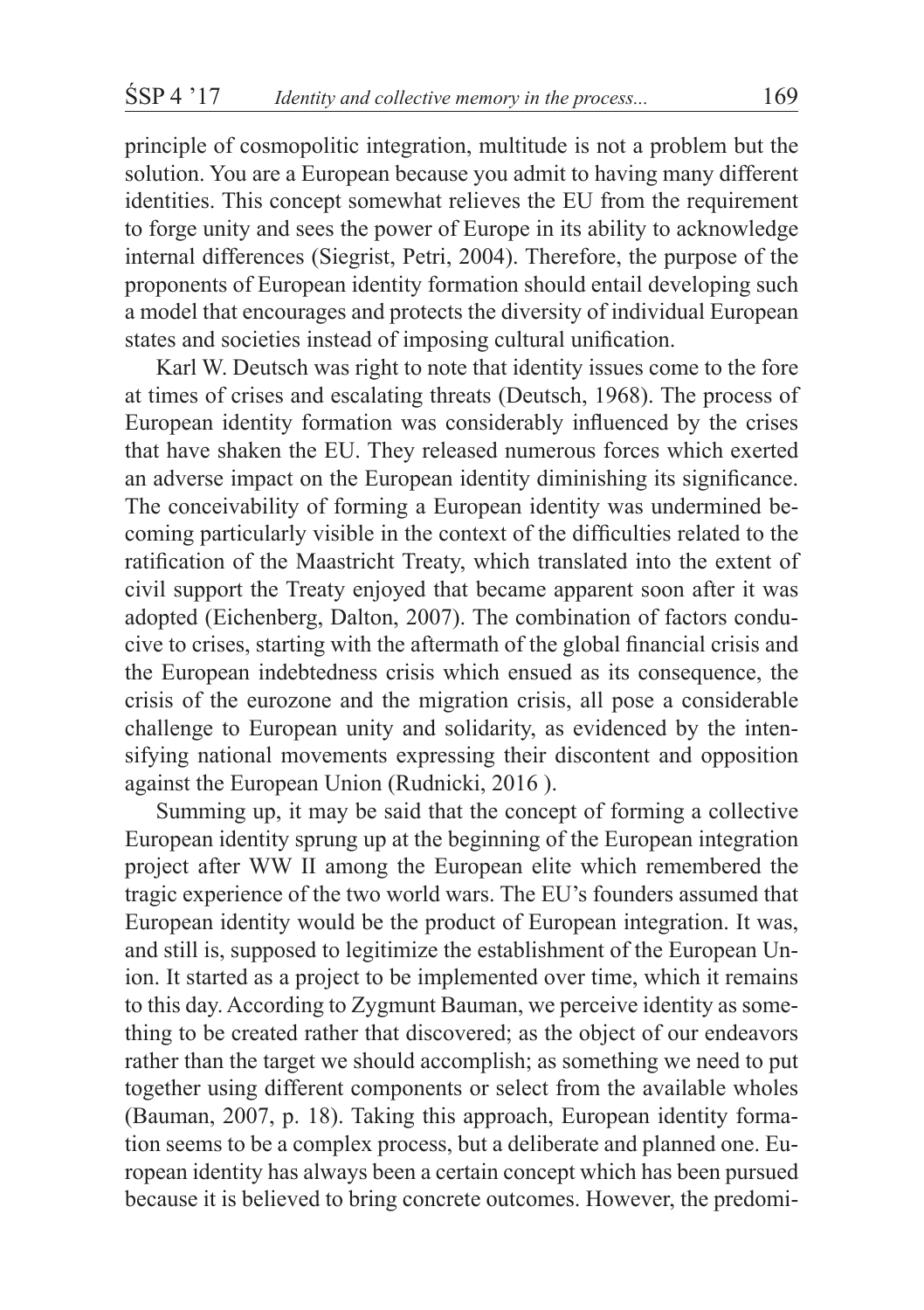nance of national identities constituting "envisaged communities" has always hindered European identity formation. They stem from the shared origin, language, history and culture (Gellner, 1991). Europe continues to hold debates and disputes over the common denominator of the culture of the Old Continent, over the symbolic dimension of the EU related to its flag and anthem, among other things, and over the "appropriate" values to form the core of supranational identity. All this reflects the problem of imposing categories and interfering in the process of the interpretation of social reality and interfering in symbols. Despite the European Union's long-lasting efforts, it has failed to form a collective European identity even though certain types of this identity have found expression through EU institutions and community laws. Europeanization is facing yet another significant challenge, namely memory, being the fundamental element of identity. Memory forms identity. It is difficult to form a collective European memory since collective memory is divided, being a confluence of different perspectives and versions. A shared or dialogical memory is what the Old Continent may hope to develop: an agreed memory which transcends respective national horizons. A crucial role is played by common interests driving the efforts to create the agreement.

#### **Bibliography**

- Assmann A. (2006), *Der lange Schatten der Vergangenheit. Erinnerungskultur und Geschichtspolitik*, München.
- Assmann A. (2010), *Ku europejskiej kulturze pamięci*, "Kultura Współczesna", no. 1.
- Assmann J. (2008), *Pamięć kulturowa. Pismo zapamiętywane i polityczna tożsamość w cywilizacjach starożytnych*, Warszawa.
- Bauman Z. (2007), *Tożsamość. Rozmowy z Benedetto Vecchim*, Gdańsk.
- Beck U., Grande E. (2009), *Europa kosmopolityczna. Społeczeństwo i polityka w drugiej nowoczesności*, Warszawa.
- Burgoński P. (2012), *Europeizacja polskiej polityki równościowej i antydyskryminacyjnej*, "Przegląd Europejski", pp. 145–146.
- Cichocki P. (2012), *Problemy z tożsamością obywateli Unii Europejskiej*, "Biuletyn Instytutu Zachodniego", no. 94.
- Closa Montero C. (2010), *Negotiating the past: Claims for recognition and policies of memory in the EU*, CSIC Working Paper, no. 8.
- Deutsch K. W. (1968), *The analysis of international relations*, Englewood Cliffs.
- Droit E. (2009), *Die Shoah: Van einem westeneuropäischen zu einem transeuropäischen Erinnerungsort?*, in: *Europäische Erinnerungsräume*, eds. K. Buchinger, C. Gantet, J. Vogel, Frankfurt.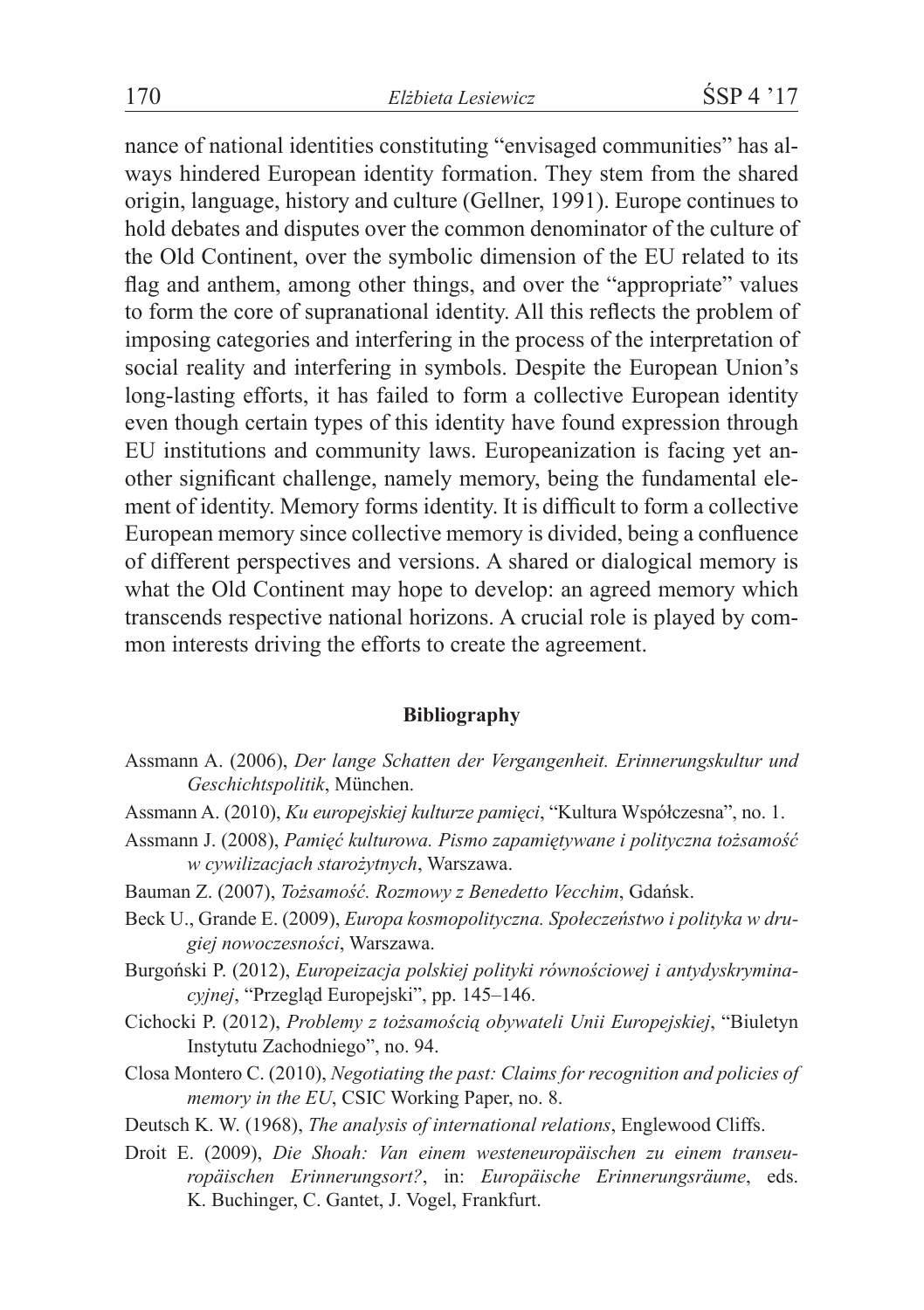- Dudek M. (2008), *Polityka kulturalna a procesintegracji europejskiej*, "Społeczeństwo i Polityka", no. 2.
- Eisenstadt S., Giesen B. (1995), *The construction of collective identity*, "European Journal of Sociology", vol. 36, no. 1.
- Fliegstein N. (2009), *Who are the Europeans and How does this Matter for Politics*, in: *European Identity*, ed. J. Checkel, Oksford.
- Fedyszak-Radziejowska B. (2007), *Europa – wspólnota niepamięci?*, http://gosc.pl/ doc/765792.Europa-wspolnota-niepamieci/2, 12.02.2017.
- Haupt H-G. (2004), *Die Geschichte Europas als vergleichende Geschichtsschreibung*, "Comparativ", no. 14.
- Gellner E. (1991), *Narody i nacjonalizm*, Warszawa.
- Gillis J. R. (1994), *Memory and identity. The history of a relationship*, in: *Commemorations. The politics of national identity*, ed. J. R. Gillis, New Jersey.
- Habermas J. (2005), *Faktyczność i obowiązywanie. Teoria dyskursu wobec zagadnień prawa i demokratycznego państwa prawego*, Warszawa.
- Halbwachs M. (2008), *Społeczne ramy pamięci,* Warszawa.
- Hahn H. H. (2010), *Po co nam historie ausecond degré*, "Kultura Współczesna", no. 1.
- Jeismann K. E. (1979), *Geschichte Europas für den Unterricht der Europäer: Prolegomena e. Handbuchs d. europ. Geschichte für d. Lehrer d. Sekundarstufe II – Materialien e. europ. Konferenz in Münster/Westfalen, 17.–20. Dezember 1979. Studien zur internationalen Schulbuchforschung*, Bd. 27.
- Jedlicka K. (2012), *Prawnopolityczny wymiar europejskiej tożsamości*, "Przegląd Prawa i Administracji", no. 90, Wrocław.
- Kaczmarczyk Ł. (2011), *Tożsamość i kultura w Unii Europejskiej w świetle zasady jedności w różnorodności*, "Kultura – Media – Teologia", no. 7.
- *Charter of Fundamental Rights of the European Union*, http://eur-lex.europa.eu/Lex-UriServ/LexUriServ.do?uri=OJ:C:2010:083:0389:0403:en:PDF.
- Konieczna K. (2016), *Polityka wobec tożsamości narodowych we współczesnej Europie – tożsamość europejska*, in: *Nowe tożsamości w kulturze europejskiej*, eds. R. Chęciński, G. Ronge, A. Woroch, Poznań.
- Leggewie C. (2006), *Equally criminal? Totalitarian experience and European memory. Doświadczenia totalitarne a europejska pamięć*, http://www.eurozine. com/equally-criminal/,12.05.2017.
- Leggewie C. (2011) *Przekleństwo dobrego uczynku*, "Tygodnik Powszechny", http:// tygodnik.onet.pl/1,71565,druk.html, 23.06.2016.
- Lipiński L. (2012), *Tożsamość i pamięć zbiorowa w badaniach politologicznych*, "Przegląd Politologiczny", nr 3.
- Mach Z. (1993), *Symbols, Conflict, and Identity. Essays in Political Anthropology*, SUNY Press, Albany.
- Makowska M. (2015), *Badanie konstruktywistyczne w badaniach nad tożsamością europejską*, in: *Zastosowanie konstruktywizmu w studiach europejskich*, ed. J. Czaputowicz, Warszawa.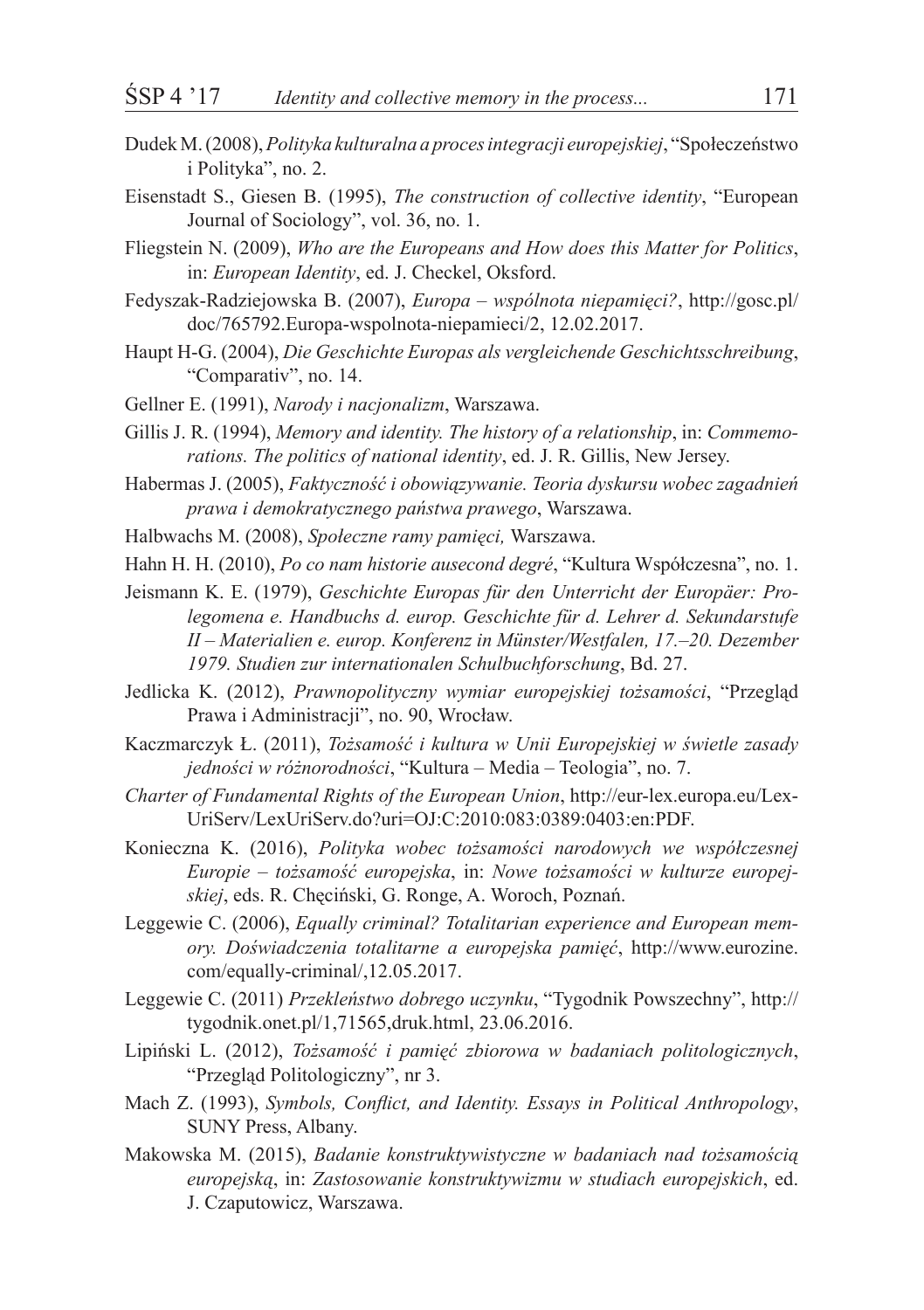Misztal B. A. (2003), *Theories of social remembering*, Maidenhead–Philadelphia.

- Pomian K. (2008), *Miejsca pamięci w Europie środkowo-wschodniej. Doświadczenia przeszłości. Przesłanie na przyszłość*, "Przegląd Polityczny", no. 89.
- Popp S. (2010) *Trans-European convergences in national textbooks for history education? An approach to the comparison of image sources in schoolbooks*, "Yesterday and Today" no. 5, http://www.scielo.org.za/scielo.php?script=sci\_artte xt&pid=S2223-03862010000100012, 9.07.2017.
- *Prof. Mach: Wspólny podręcznik to dobry pomysł* (2007), http://wyborcza. pl/1,76842,3944029.html, 27.06.2017.
- *Program Europa dla Obywateli* (2008), http://eacea.ec.europa.eu/citizenship/guide/ documents/EACEA\_2008\_0185\_PL.pdf, 23.04.2017.
- Riedel R. (2015), *Europeizacja polityk publicznych*, "Wrocławskie Studia Politologiczne", no. 18.
- Rudnicki Z. B. (2016), *Kryzys w Unii Europejskiej a tożsamość europejska*, "Przegląd Europejski", no. 2.
- Saryusz-Wolska M. (2009), *Pamięć zbiorowa i kulturowa. Współczesna perspektywa niemiecka*, Kraków.
- Siegrist H., Petri R., (2004), *Geschichten Europas. Probleme. Methoden und Perspektiven*, "Comparativ", no. 14.
- Skolimowska A. (2015), *Teoretyczne i empiryczne zastosowanie konstruktywizmu do analizy zewnętrznych relacji UE*, in: *Zastosowanie konstruktywizmu w studiach europejskich*, ed. J. Czaputowicz, Warszawa.
- Smith A. D. (1991), *National identity*, London.
- Szacka B. (2006), *Przebudowa ustrojowa i pamięć przeszłości*, in: *Współczesne społeczeństwo polskie. Dynamika zmian*, ed. J. Wasilewski, Warszawa.
- Szpociński A. ( 2003), *Miejsca pamięci*, "Borussia. Kultura. Historia. Literatura", no. 29.
- Szwed R. (2005), *Tożsamość europejska versus tożsamość narodowa? Transformacja tożsamości zbiorowych Unii Europejskiej*, in: *Konstruowanie jaźni i społeczeństwa. Europejskie warianty interakcjonizmu symbolicznego*, eds. E. Hałas, K. T. Konecki, Warszawa.
- Thompson E. (2008), *Postmodernizm, pamięć, logocentryzm*, in: *(Nie)obecność. Pominięcia i przemilczenia w narracjach XX wieku*, eds. H. Gosk, B. Karwowski, Warszawa 2008.
- *Treaty of Lisbon, Preamble*, http://eur-lex.europa.eu/legal-content/EN/ TXT/?uri=OJ:C:2007:306:TOC, 25.11.2017.
- Wach K. (2011), *Wymiary europeizacji i jej kontekst*, "Zeszyty Naukowe", no. 852.
- *White Paper on Education and Training – Teaching and Learning – Towards the Learning Society* (1995), European Commission.
- Wolff-Powęska A. (2011), *Pamięć brzemię i uwolnienie. Niemcy wobec nazistowskiej przeszłości,* Poznań.
- Wolff-Powęska A*.* (2012), *Czytaj Kanta Europo*, "Gazeta Wyborcza", 11–12 II 2012.